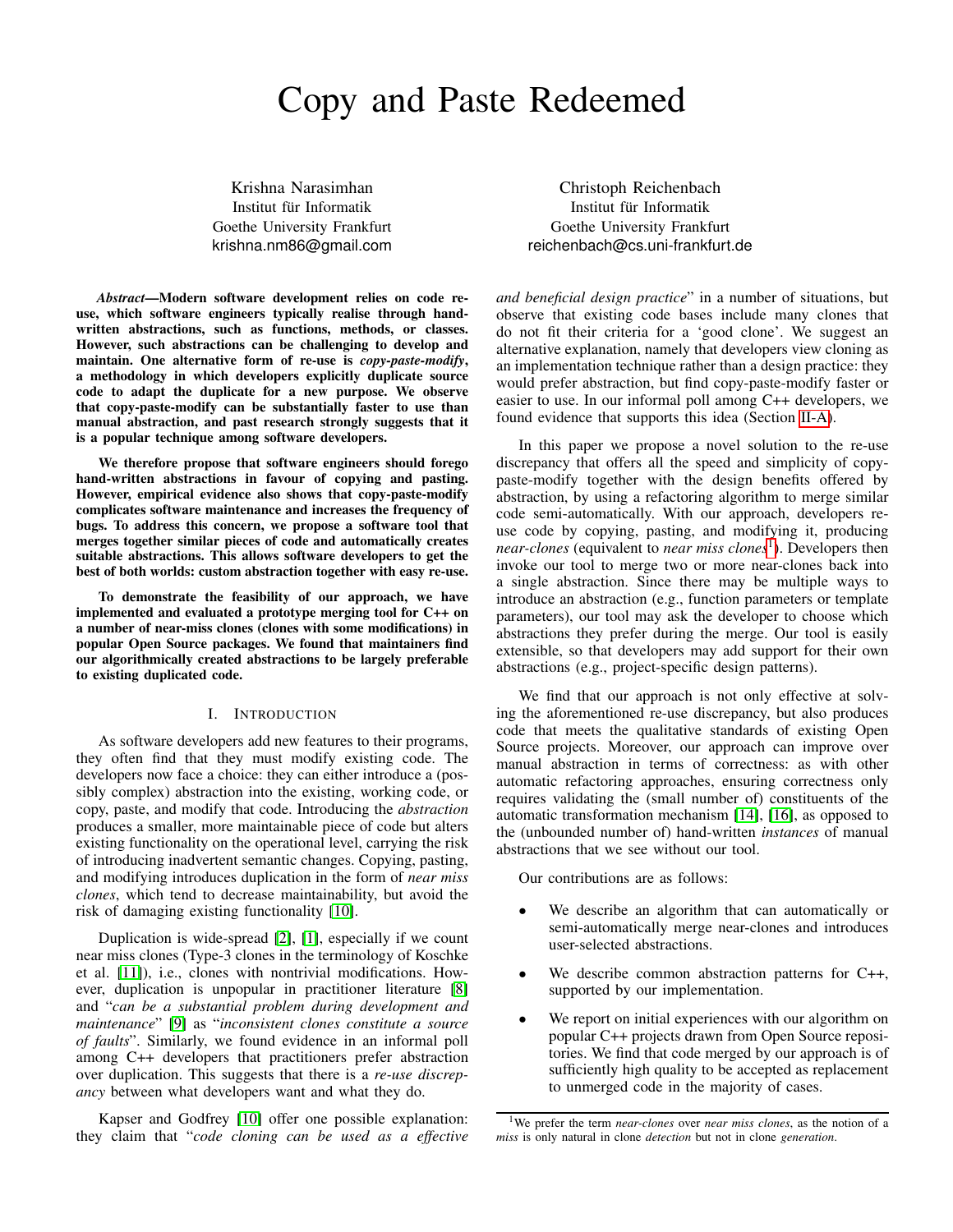

<span id="page-1-5"></span>Fig. 1. An example of merging two functions by introducing a boolean parameter and an **if** statement.

We describe the results of an informal poll among C++ programmers that involved a number of coding tasks. While the poll has only a small sample size, its findings show that copy-paste-modify can substantially outperform manual abstraction in practice.

Section [II](#page-1-1) further motivates our approach and briefly sketches our algorithm. Section [III](#page-2-0) describes our merge algorithm. Section [IV](#page-6-0) then discusses our implementation. Section [V](#page-7-0) presents our evaluation on Open Source software. Section [VI](#page-8-0) discusses related work, and Section [VII](#page-9-2) concludes.

#### <span id="page-1-1"></span>II. TOWARDS PRINCIPLED SOFTWARE DEVELOPMENT WITH COPY-PASTE-MODIFY

Past work in clone detection has found that clones are widespread [\[2\]](#page-9-0), [\[11\]](#page-10-1), [\[1\]](#page-9-1). We hypothesise that a key cause for this prevalence of clones is that *copy-paste-modify makes software developers more productive*, at least in the short term. To explore this hypothesis, we conducted a preliminary, exploratory experiment with a group of graduate student volunteers.

#### <span id="page-1-0"></span>*A. Benefits of Copy-Paste-Modify*

For our exploratory experiment, we selected five pairs of C++ methods from the Google Protobuf<sup>[2](#page-1-2)</sup>, Facebook HHVM<sup>[3](#page-1-3)</sup>, and Facebook RocksDB<sup>[4](#page-1-4)</sup> Open Source repositories, randomly choosing from a set of near-clones reported by a simple clone detector (Section [III-A\)](#page-2-1). We then removed one of the methods and asked five graduate students with 2 months, 3 months, and 1, 4, and 10 years of C++ programming experience (respectively) to implement the missing functionality. We asked the students with 3 months and 4 years of experience to modify the existing method to support both the existing and the new functionality (i.e., to perform *manual abstraction*), and the remaining three students to use *copy-paste-modify*.

We found that the students using copy-paste-modify were almost universally faster in completing their objectives (2–15 minutes) than the students who performed manual abstraction (7–55 minutes, with three tasks left incomplete). We found only one exception, where the best-performing student on manual abstraction completed the task in the same time as

the worst-performing student using copy-paste-modify. Since the three students using copy-paste-modify finished first, we asked them to also perform manual abstraction on a total of five of the problems they had just solved — but despite their familiarity with the code, they consistently performed worse (taking more than twice as long as before) when completing the exact same task again with manual abstraction. However, developers showed a preference for *having* abstractions as a result (in 12 cases, vs. 5 for copy-paste-modify, out of 20 responses, cf. Appendix [VIII\)](#page-9-3).

While our numbers are too small to be statistically significant, they are evidence that copy-paste-modify can be more effective than manual abstraction at accomplishing re-use at the method level.

#### *B. Copy-Paste-Modify versus Manual Abstraction*

To understand *why* copy-paste-modify might be easier, consider function costFunction1 from Figure [1](#page-1-5). This function (adapted, like the rest of the example, from the Ope- $nAge<sup>5</sup>$  $nAge<sup>5</sup>$  $nAge<sup>5</sup>$  project), computes the Chebyshev distance of two twodimensional coordinates. The implementation consists of a function header with formal parameters, a computation for the intermediate values dx and dy, and finally a computation of the actual Chebyshev distance from dx and dy.

At some point, a developer decides that they need a different distance function, describing the beeline distance between two points (i.e.,  $\sqrt{dx^2 + dy^2}$ ). Computing this distance requires almost exactly the same steps as implemented in costFunction1— except for calling the standard library function std :: hypot instead of std :: max. At this point, the developer faces a choice: they can copy and paste the existing code into a new function (requiring only a copy, paste, and rename action) and modify the call from std: max to std: hypot (a trivial one-word edit), or they can manually alter function costFunction1 into costFunctionM (depicted on the right in Figure [1](#page-1-5)) or a similar function.

This migration requires introducing a new parameter, introducing an **if** statement, adding a new line to handle the new case, and updating all call sites with the new parameter (perhaps using a suitable automated refactoring). Intellectually,

<span id="page-1-2"></span><sup>&</sup>lt;sup>2</sup><https://github.com/google/protobuf>

<span id="page-1-3"></span><sup>3</sup><https://github.com/facebook/hhvm>

<span id="page-1-4"></span><sup>4</sup><https://github.com/facebook/rocksdb>

<span id="page-1-6"></span><sup>5</sup><http://openage.sft.mx/>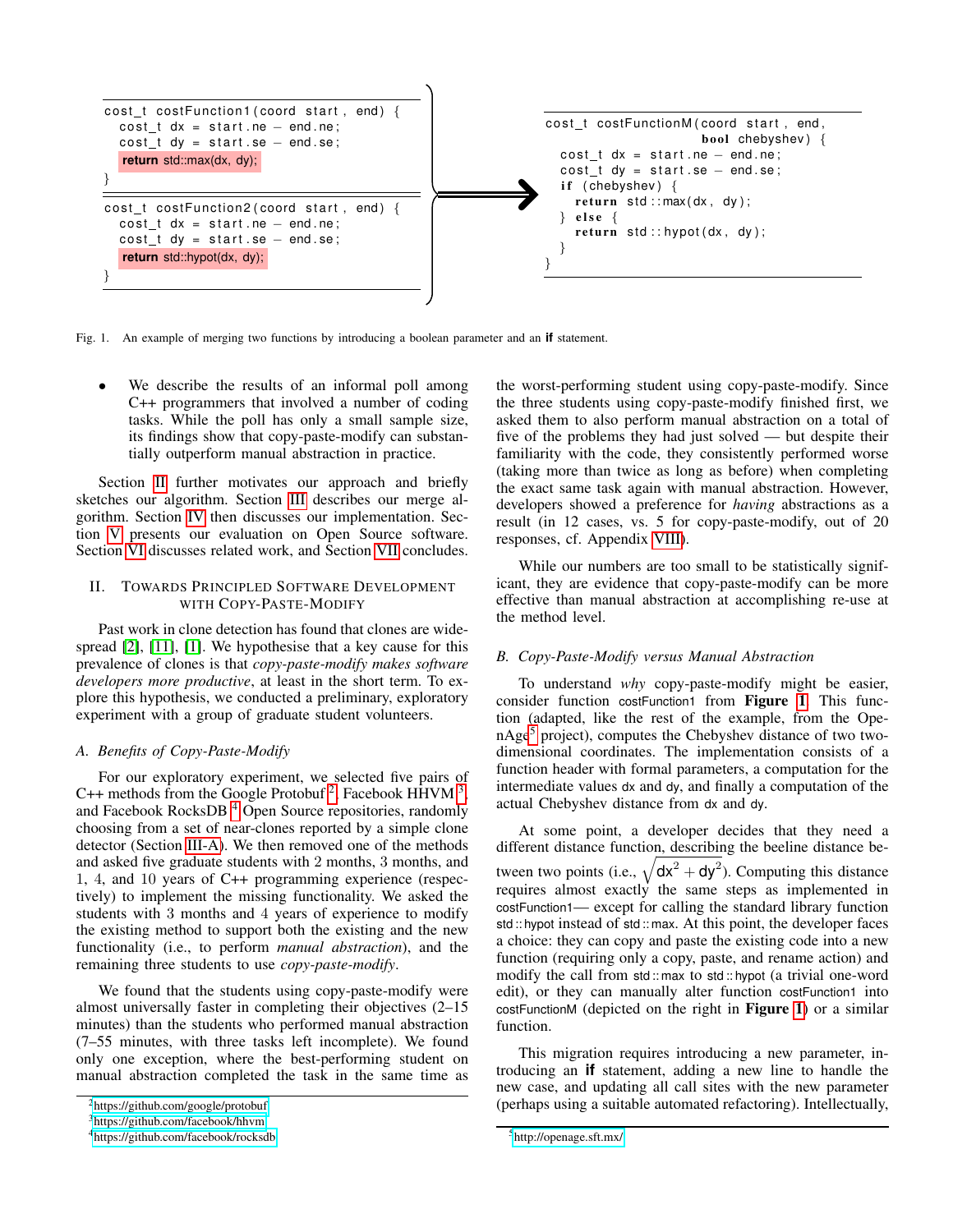the programmer must reason about altering the function's control flow, formal parameters, and any callers that expect the old functionality, whereas with copy-paste-modify, they only needed to concern themselves with the exact differences between what already existed and what they now needed.

We observe that it is possible to devise an algorithm that takes costFunction1 and costFunction2 and abstracts them into a common costFunctionM, taking care that any callers still continue to work correctly. Note that there are other possible solutions for costFunctionM. The one illustrated here is straightforward, but different code and different requirements may call for different solutions. For example, we could pass std :: hypot or std :: max as function parameters, wrap them into delegates, or pass an enumeration parameter to support additional metrics within this one function. The 'best' abstraction mechanism may depend on style preferences, performance considerations, and plans for future extension; we thus opt to rely on user interaction to choose the most appropriate abstraction mechanism for a given situation.

#### III. MERGING ALGORITHM

<span id="page-2-0"></span>To merge two or more such functions (or, analogously, methods), we examine and transform their abstract syntax trees (ASTs). We refer to the sets of ASTs for multiple functions as *clone groups*. Our merge algorithm first computes the pairwise differences between each of the ASTs in one clone group, then collects differences that are shared among multiple clones, and finally merges the differences by resolving them through one of several *resolution patterns*.

# <span id="page-2-1"></span>*A. Linking Near-Clones through Robust Tree Edit Distance*

We detect differences between ASTs through the Robust Tree Edit Distance (RTED) algorithm [\[13\]](#page-10-6). RTED computes the nodes that we need to add to or remove from one AST to obtain another; its output is an *edit list*, i.e., a list of *delete*, *insert* or *rename* operations:

- delete a node and connect its children to its parent, maintaining the order.
- insert a node between two adjacent sibling nodes.
- rename the label of a node, essentially replacing one node by another.

#### *B. Identifying Common Differences*

We consider any node that occurs in an edit list to not be shared between the two ASTs. To illustrate how we use this information, we will use the code from Figure [4](#page-3-0) as a running example. This somewhat synthetic example presents three unlikely merge candidates — the functions are both sufficiently small and sufficiently dissimilar that users might not be inclined to merge them. However, the example showcases special cases in our algorithm and illustrates that our approach works even for code with a large degree of variation.

Our algorithm now considers the ASTs of the three functions (upper half of Figure [5](#page-3-1)) and determines the following:

1) The set of nodes that are common to all the ASTs (i.e., which do not occur in any edit lists), which the algorithm will place in the merged tree unaltered. In the example in Figure [5](#page-3-1), this set contains the nodes  $\{a, x, y, z\}.$ 

- 2) All *other* nodes, together with:
	- a) The alternative choices for such nodes that we must merge. These alternatives must have matching node types (e.g., statement, expression,  $\dots$ ), or our algorithm will abort.
	- b) The ASTs that each of the alternatives belongs to.

Consider the nodes 'b' from ASTs 1 and 2 and the node 'b2' from AST 3 in Figure [5](#page-3-1). These nodes are competing for the same place in the target AST, but they are not identical; we refer to such nodes as *merge candidates*. Node 'b' is an example of a node that appears in multiple ASTs without occurring in all of them. We first identify such partially shared nodes from our edit lists: these nodes show up in some edit lists, but not in all of them. We use the notion of a *Unique Set* (*U* in the Figure [2\)](#page-3-2) to describe the nodes that are uniquely shared among a particular subset of ASTs. Consider the example in Figure [5.](#page-3-1) The nodes 'b' and 'c' are present only in  $AST_1$  and  $AST_2$ . We write  $U(AST_1, AST_2)$  to describe nodes that are present precisely in the two specified ASTs but in none of the other ASTs that we are considering. Since there are no further nodes that are unique to  $AST_1$  and  $AST_2$ ,  $U(AST_1, AST_2) = \{b, c\}.$ 

Whenever we have merge candidates competing for an AST node, we introduce a special operator into the output AST to facilitate the merge. However, we only need those operators in places where there is actual disagreement between what node should be there. These places are precisely the roots of the subtrees that are not shared between all ASTs. For this purpose, we further filter the Unique Sets into Rootsets. The Rootset of a set of nodes N is the minimal set  $Rootset(N) \subseteq N$  such that all nodes  $n \in N$  have an ancestor in *Rootset*(N). (We consider n to be an ancestor of itself for our purposes.) The minimal Rootset is unique because otherwise there would be at least one node with two parents, which is not possible in an AST. The Rootset consists of all the nodes in the set that have no parent nodes that are also in the set. Figure [3](#page-3-3) illustrates an example computation of these sets for the ASTs in Figure [5](#page-3-1).

Figure [2](#page-3-2) summarises at a high level how our algorithm identifies the various sets in Figure [3](#page-3-3). We observe precisely one Unique Set that is different from its Rootset. This is because the node 'b' the a parent of the node 'c' and so the Rootset of that subset  $\{AST_1, AST_2\}$  can be reduced to just 'b'. We assume that there are mechanisms to retrieve the information about the position of every node, apart from its label. With that information, we gather that node 'b' from the set  $\{AST_1, AST_2\}$  and node 'b2' from the set  $\{AST_3\}$  are merge candidates.

#### *C. Merge Algorithm*

Given the Unique Sets and Rootsets, we first construct an intersection tree, which is simply the intersection of all ASTs (i.e., the common nodes and tree edges). Consider the common nodes generated from **Figure [3](#page-3-3)**,  $\{a, x, y, z\}$ . The algorithm adds these nodes as-is, as illustrated in Figure [5](#page-3-1).Our algorithm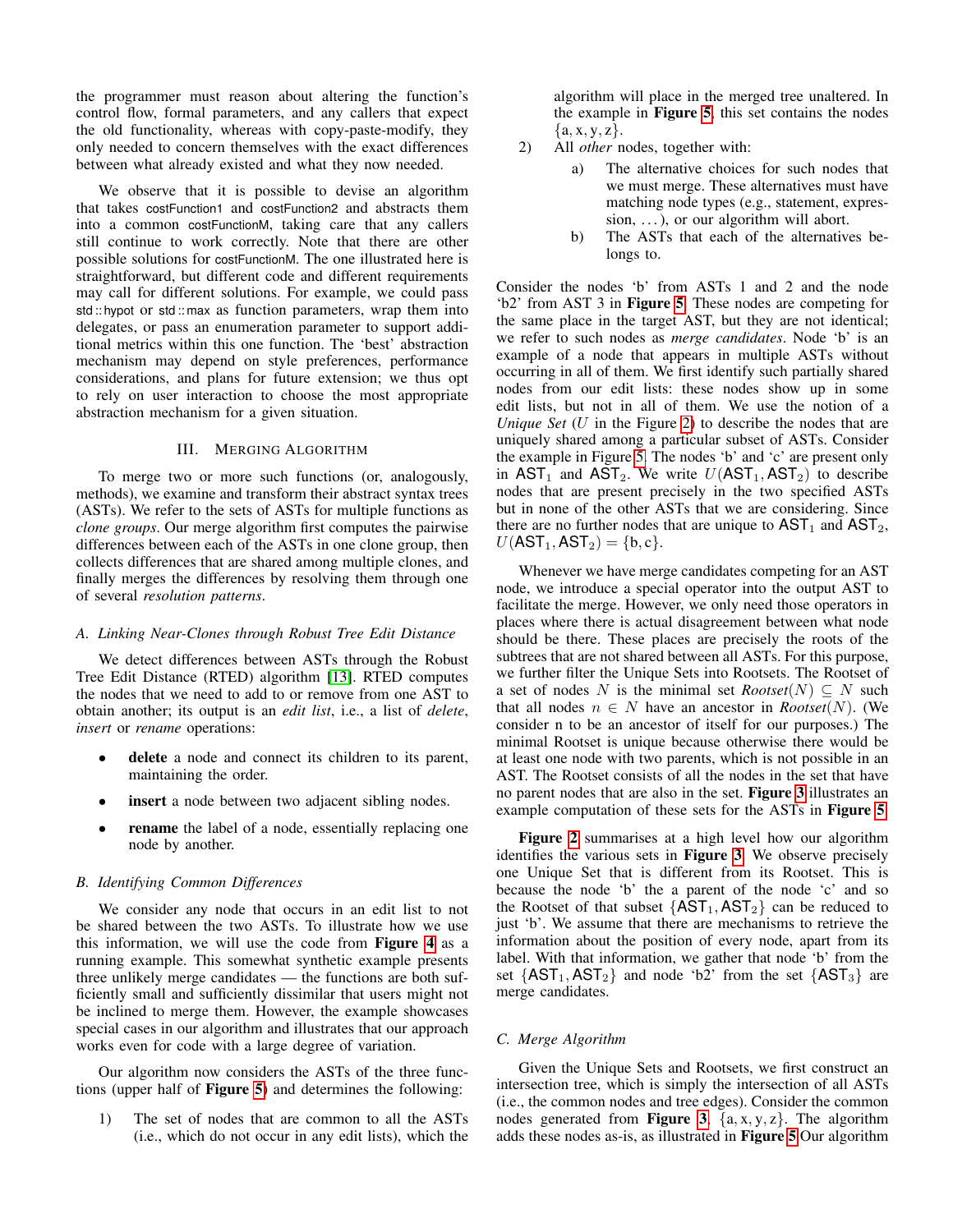Overview of the steps in the 'Identifying Common Differences' phase:

- 1) We begin with a set of all ASTs in our clone group, *ASTall*.
- 2) For each set of ASTS  $s \subseteq AST_{all}$ , we compute the unique set  $U(s)$ . Unique Sets describe the nodes that are present in all ASTs in s, but not in any ASTs in  $AST_{all} \setminus s$ .
- 3) We compute the Rootset of each computed Unique Set. Rootset(ndSet) of a set of nodes is the minimal set of nodes belonging to ndSet such that every node in ndSet has an ancestor in Rootset(ndSet).

<span id="page-3-2"></span>Fig. 2. Overview of the preliminary phase.

 $AST_{all}$  = { $AST_1$ ,  $AST_2$ ,  $AST_3$ }

| $U(AST_1)$                                 | $= \{d, f1\}$                       | $Rootset = \{d, f1\}$ |                           |
|--------------------------------------------|-------------------------------------|-----------------------|---------------------------|
| $U($ AST <sub>2</sub> $)$                  | $= \{e, f2\}$ Rootset $= \{e, f2\}$ |                       |                           |
| $U(\mathsf{AST}_3)$                        | $= \{b2, f3, n\}$                   |                       | $Rootset = \{b2, f3, n\}$ |
| $U(\text{AST}_1, \text{AST}_2) = \{b, c\}$ |                                     | $Rootset = \{b\}$     |                           |

<span id="page-3-3"></span>Fig. 3. Example sets generated by the common difference identification phase

assumes that every node in the Rootsets presents an opportunity to merge. For each such node, the algorithm gathers the nodes that need to be merged at the same child position with the same parent node, and introduces a *merge point*. In our example, node 'b' from the Rootset for  ${AST_1AST_2}$  and node 'b2' from the Rootset for  ${AST_3}$  would be candidates for merging, as both are competing for the position of the first child of node 'a'. We introduce a merge point ('MP(12, 3)') at that position, and attach 'b' and 'b2' as children.

Another example is the conditional introduction of node 'n'. This introduction is unique to  $\text{AST}_3$ , but it moves node

|           |             | void function1()    void function2()   void function3() |
|-----------|-------------|---------------------------------------------------------|
|           |             |                                                         |
| b(c,d);   | $b(c, e)$ ; | $b2()$ ;                                                |
| $y = f1;$ | $y = f2$ ;  | $n()$ ;                                                 |
| $x(z)$ ;  | $x(z)$ :    | $y = f3;$                                               |
|           |             | x(z);                                                   |
|           |             |                                                         |

```
void fnMerged (int functionId, int fValue, int bParam)
2 \vert {
     if (functional = 1 || functionId == 2)4 {
      b ( c, bParam );
6 }
     if (functionId == 3)8 {
      b2();
      n();
11 }
|12| y = fValue;
|3| x ( z ) :
14 }
```
<span id="page-3-0"></span>



<span id="page-3-1"></span>Fig. 5. Example merge

'y' to child position 3 of node 'a'. Our algorithm automatically compensates to ensure that 'f1', 'f2', and 'f3' are now merged at child position 4, even though they appear as the third child of 'a' in  $AST_1$  and  $AST_2$ .

Finally, we eliminate merge points by applying *resolution patterns*. A resolution pattern is a code transformation pattern to resolve the merging of certain types of nodes at given merge points. A resolution pattern will return a node to be inserted at the merge point under consideration. Additionally, it can transform other parts of the AST. The merging algorithm is therefore not a fully automatic process. It identifies merge points and for each merge point, the user picks a resolution pattern that effects the merge at that point. The algorithm identifies the merge points separately from the resolution patterns because some resolution patterns may apply to multiple merge points. Table [I](#page-4-0) lists the resolution patterns that our prototype system supports, together with the node types they are applicable to.

Consider the example of replacing the same integer constant in multiple points. The algorithm offers resolution patterns based on the node type for each merge point. For example, if the nodes under consideration in a particular position are all constants, we can introduce introduce an extra parameter of the type of the constant and pass the constant as the parameter value. Another possibility would be to introduce a global field that could be assigned the constant. We split resolution patterns into a 'merge-substitution' part and a 'fixup' part.

The merge-substitution part contains the merged node that is to be inserted into the merged method. This mergesubstitution part replaces the merge point in the AST. The fixup part handles other modifications that need to be performed. These modifications could involve handling call sites or introducing parameters to the merged method or even changing other classes and introducing super-classes. While we could only use a single transformation for each resolution pattern,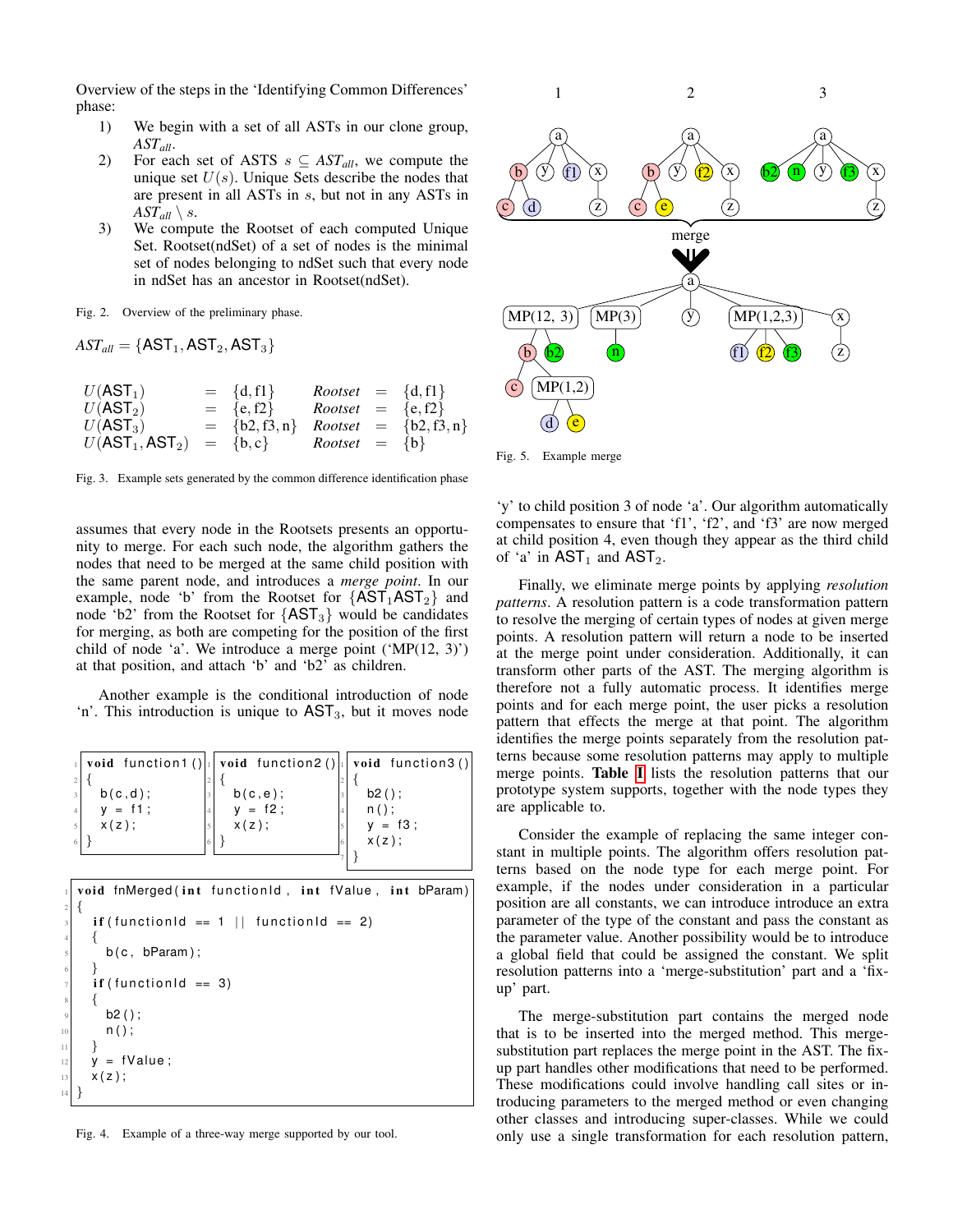| <b>Type of Node</b> | <b>Possible Resolution Patterns</b><br>(Caller w/ Callee) |  |  |  |  |  |
|---------------------|-----------------------------------------------------------|--|--|--|--|--|
| <b>Statement</b>    | Switch, Conditional Branch with                           |  |  |  |  |  |
|                     | Extra Parameter, Field                                    |  |  |  |  |  |
| Literal             | Extra Parameter, Field                                    |  |  |  |  |  |
| Type of an argument | Template Parameter                                        |  |  |  |  |  |
| Identifier          | Template Parameter, Extra Param-                          |  |  |  |  |  |
|                     | eter                                                      |  |  |  |  |  |

<span id="page-4-0"></span>TABLE I. AVAILABLE RESOLUTION PATTERNS AS OPTIONS PRESENTED TO THE USER

we find that discussing the merge-substitution part separately is helpful in understanding each pattern.

Consider again our example in Figure [4](#page-3-0). When we merge the ASTs generated for function1 through function3, we obtain a merged AST as in the lower half of Figure [5](#page-3-1). If we then pick suitable resolution patterns, we obtain the function fnMerged from Figure [4](#page-3-0).

In the following subsections, we discuss resolution patterns that we implemented to evaluate our approach. Although our approach is generic and theoretically can be applied to any AST chunks, we merged method definitions and replaced the existing definitions with calls to the merged method. Since the merging process involves creating a new merged method and introducing sensible calls to the merged method, we generate a merged version of the parameters. A merged version of the parameters is simply a combined list of the parameters of the individual methods. Two parameters are equal if their types, names and type qualifiers specifiers are equal. We maintain a map of the individual parameters to their positions in the merged parameters to generate appropriate calls. For each of the following resolution patterns, we describe the merge resolution and the fix-up part.

We illustrate our resolution patterns with examples taken from Open Source projects hosted at Github. We picked these four patterns by studying clone groups containing various nearclone methods and selecting the four patterns that we found to cover the largest subset of the cases that we considered. We found them to be fully sufficient for the examples that we had randomly selected for evaluation. The examples presented here are abbreviated for space reasons. In the examples, the nodes highlighted in red indicate the unique nodes in each function and the nodes highlighted in blue indicate the nodes emerging from the merge resolution.

*1) Pattern: Switch Statement with Extra Parameter:* This resolution can be applied if the nodes to be merged are all statements. We then construct the following **switch** statement: *Merge-Resolution*:

```
switch choice {
 case 1: stmt<sub>1</sub>; break;
   . . .
 case k: stmtk; break;
}
```
where *choice* is a fresh function/method parameter, *stmt<sub>i</sub>* is one statement alternative taken from a Unique Set, and  $i$  is a unique number identifying the Unique Set.

*Fix-up*: We add *choice* as an additional formal parameter <sup>31</sup>

to the surrounding method or function and modify the corresponding call sites to supply their own AST Ids as actual parameters. Consider the function snippets

```
1 j o b j e c t
2 function_openROnly__JLjava(
      JNIEnv* env, jobject jdb,..) {
    rocksdb::DB* db = nullptr;rocksdb:: Status s;
    /∗ About 50 lines of common code */
    7 s = rocksdb::DB::OpenForReadOnly(∗opt, db path,
                              column_families, &handles, &db);
    return null;
10 }
12 jobject
13 function_open__JLjava(
14 JNIEnv* env, jobject jdb,..) {
15 return
16 rocksdb::DB* db = nullptr;
17 rocksdb:: Status s;
18 /* About 50 lines of common code */
19 s = rocksdb::DB::Open(∗opt, db path,
20 column families, &handles, &db);
21 return null;
22 }
```
11

Our pattern merges these snippets by introducing a switch statement to choose between the two options. Modulo variable renaming and indentation, this produces the following output (with the generated switch statement in lines 23–31):

```
1 j o b j e c t
      function_openROnly__JLjava (
      JNIEnv* env, jobject jdb,..) {
    r e turn
    function_open_ROnly__JLjava(
      env, jdb, . . , 1);
7 }
 8
9 j o b j e c t
10 function_open__JLjava(
11 JNIEnv* env, jobject jdb,..) {
12 return
13 function_open_ROnly__JLjava(
14 env, jdb,.., 2);
15 }
16
17 jobject
18 function_open_ROnly__JLjava(
19 JNIEnv<sup>*</sup> env, jobject jdb,.., int openType) {
20 rocksdb::DB* db = nullptr;
21 rocksdb:: Status s;
22 /* About 50 lines of common code */
23 switch(openType) {
24 case 1:
25 s = rocksdb::DB::OpenForReadOnly(∗opt,
26 db path,column families, &handles,&db);
27 break;
28 case 2:
29 s = rocksdb::DB::Open(∗opt,
30 db path,column families, &handles,&db);
       break;}
```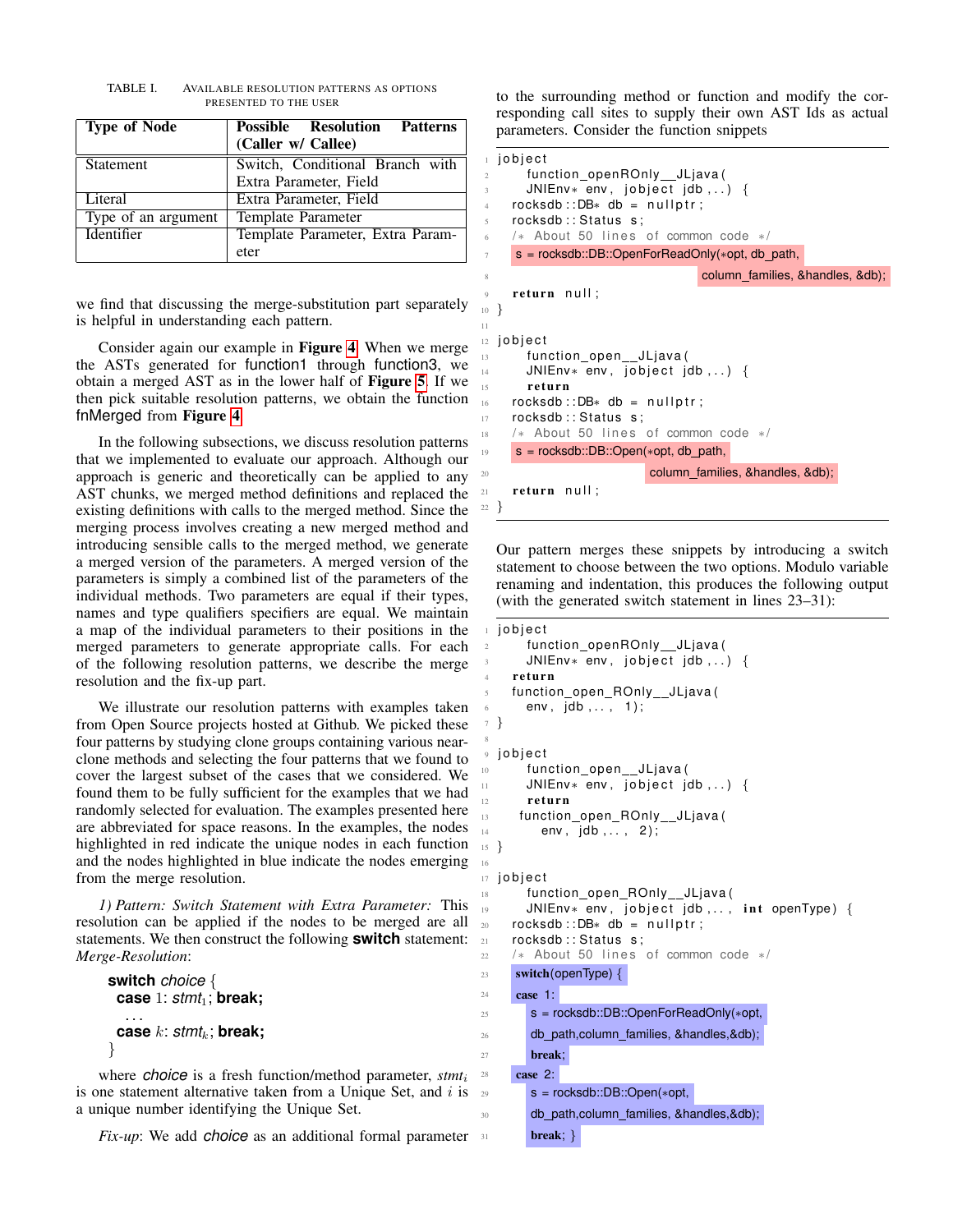```
32 return null;
```

```
33 }
```
*2) Pattern: Pass Extra Parameter for Literal Expressions:* This resolution can be applied if the nodes to be merged are all literal expressions. Literal expressions are nodes that have a constant value and type. We require that each of these constants are of the same type. The merge-resolution is a simple identifier expression that switches between the corresponding constants based on the values passed to *value*, a fresh parameter. We resolve this pattern with an identifier expression, which is a node that contains a name of a field or a variable.

#### *Merge-Resolution*: *value*

*Fix-up*: We add *value* as additional formal parameter to the surrounding method or function and modify existing call sites to supply their own constants as actual parameters input. Consider the following function snippets, taken from the Oracle's Node-OracleDB project<sup>[6](#page-5-0)</sup>:

```
1 Handle<Value>
```

```
2 Connection :: GetClientId
  (Local<String> property,
4 const AccessorInfo& info)
5 {
 6 \cdot \cdot \cdot7 if (!njsConn–>is Valid_)
8 . . .
9 else
10 msg =
11 NJSMessages :: getErrorMsg
12 (errWriteOnly, "clientId");
13 NJS_SET_EXCEPTION (msg. c_str(),
14 (int) msg. length ());
15 return Undefined ();
16 }
17
18 Handle<Value>
19 Connection :: GetModule (L
_{20} Local<String> property
21 const AccessorInfo& info)
22 {
23 . . .
24 if (!njsConn->is Valid)
25 \cdots26 e l s e
27 msg =
28 NJSMessages : : getErrorMsg
29 (errWriteOnly, "module");
30 NJS_SET_EXCEPTION(msg.c_str(),
31 (int) msg. length ());
32 return Undefined ();
33 }
34
35 Handle<Value>
36 Connection :: GetAction
37 (Local<String> property
38 const AccessorInfo& info)
39 {
4041 if (!njsConn–>is Valid_)
42 . .
43 else
44 msg =
```

```
45 NJSMessages :: getErrorMsg
46 (errWriteOnly, "action");
47 NJS SET EXCEPTION (msg. c str (),
48 (int) msg. length ());
49 return Undefined ();
```
<sup>50</sup> }

Our tool would identify that the calls to getClientId, getModule and getAction are resolvable using an extra parameter. Modulo variable renaming and indentation, this produces the following output, the Id Expression *errorMsg* produced in line 13:

```
Handle<Value>
2 Connection :: GetProperty
3 (Local<String> property,
4 const AccessorInfo& info,
5 string errorMsg)
6 {
7 . . .
    if (!njsConn->is Valid_)
9 \qquad \qquad \ldots10 else
11 msg =
12 NJSMessages : : getErrorMsg
13 (err WriteOnly, error Msg);
14 NJS_SET_EXCEPTION (msg. c_str(),
15 (int) msg. length());
16 return Undefined ();
17 }
18
19 Handle<Value>
20 Connection :: GetClientId
21 (Local<String> property,
22 const AccessorInfo& info)
23 {
24 return
25 Connection :: GetProperty
26 (property, info, "clientld");
27 }
2829 /* The methods getModule and getAction
30 are constructed to be similar to get Client */
```
*3) Pattern: Templates for Type Expressions:* We can apply this resolution if the nodes to be merged all represent types. We again introduce a fresh identifier expression, *type*. *Merge-Resolution*: *type*

*Fix-up*: The fix-up introduces a new formal template type parameter to the function definition for type parameter *type*. Consider the function snippets taken from the RethinkDB  $project<sup>7</sup>$  $project<sup>7</sup>$  $project<sup>7</sup>$ 

```
cJSON ∗cJSON_CreateIntArray
2 (int *numbers, int count) {
 3 \cdot \cdot \cdot4 for (int i=0;a && i<count; i++) {
 \overline{\phantom{a}} \overline{\phantom{a}} ...
        \}a \rightarrow \text{tail} = p;
8 return a;
9 }
10
11 cJSON ∗cJSON CreateDoubleArray
12 ( double ∗numbers, int count) {
```
<span id="page-5-0"></span><sup>6</sup><https://github.com/oracle/node-oracledb/>

<span id="page-5-1"></span><sup>7</sup><https://github.com/rethinkdb/rethinkdb/>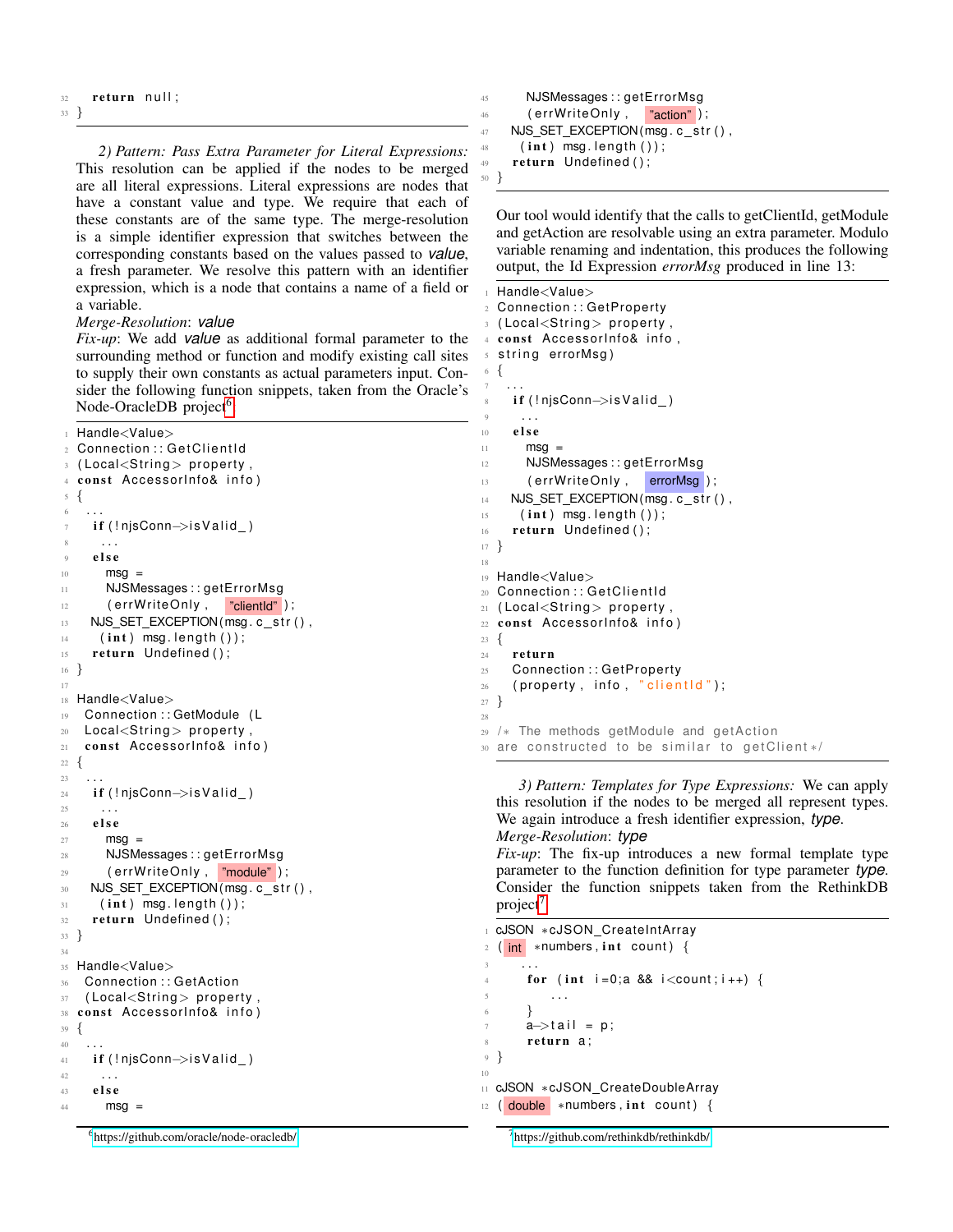```
13
14 for (int i=0;a && i<count; i++) {
15 \quad . \quad . \quad .16 }
17 a ->tail = p;
18 return a;
19 }
```
Our tool would identify that we can merge the calls to CreateIntArray and CreateDoubleArray by introducing a template type parameter. Modulo variable renaming and indentation, this produces the following output:

```
template<typename T>
2 cJSON
   3 ∗cJSON CreateNumArray
   (T numbers, int count) {
5 \qquad . . .for (int i = 0; a && i <count; i +) {
7 \quad . . .\mathcal{E}9 \qquad a \rightarrow \text{tail} = p;
10 return a:
11 }
12
13 cJSON ∗cJSON_CreateIntArray
14 (int *numbers, int count) {
15 return cJSON_CreateNumArray
16 (numbers, count);
17 }
18
19 cJSON ∗cJSON CreateDoubleArray
20 (double *numbers, int count) {
21 return cJSON_CreateNumArray
22 ( numbers , count ) ;
23 }
```
*4) Pattern: Pass Extra Parameter for Identifiers:* This resolution can be applied if the nodes to be merged are all variable identifiers (identifier expression nodes), i.e., hold the name of a field or a variable. We require that each of these variables is of the same type.The merge-resolution is a simple id expression that switches between the corresponding variable names based on the values passed to the '*value*', a fresh parameter.

# *Merge-Resolution*: *value*

The resolution here is very similar to the pattern 2, except that our algorithm promotes lvalues to pointer-type parameters whenever needed. Passing identifiers is more challenging than passing literals. An interesting scenario in this pattern is when the variable is assigned before reference. Consider the following example:

 $1$  void fn1() <sup>2</sup> {  $3$  int  $x = 10$ ; int  $y = x + 1$ ; <sup>5</sup> }  $6$  void fn1 $()$ <sup>7</sup> {  $8$  int  $z = 10$ ; 9 int  $y = z + 1$ ; <sup>10</sup> }

Our algorithm handles this case by identifying two different merge points each for the identifiers x and z and performing a post processing step to link the definition and reference of the variable.

*Fix-up*: We add *value* as additional formal parameter of the type of the identifiers being merged and modify the corresponding call sites to supply their own identifiers as actual parameters. Consider the function snippets taken from Facebook's HHVM project<sup>[8](#page-6-1)</sup>:

```
Type typeDiv (Type t1, Type t2)
   \{ if (auto t =eval\_const\_divmod(t1, t2, \text{cellDiv})
    return *t;
    return TlnitPrim; }
  Type typeMod (Type t1, Type t2)
   \{ if (auto t =
     eval_const_divmod(t1, t2, cellMod))
10 return *t;
11 return TlnitPrim; }
```
1

1

Our tool would identify that the calls typeDiv and typeMod can be merged by introducing an extra parameter. Modulo variable renaming and indentation, this produces the following output:

```
2 template<class CellOp>
  Type typeModDiv
  (Type t1, Type t2, CellOp fun ) {
    if (auto t =eval_const_divmod(t1, t2, \text{fun} ))return *t:
    return TlnitPrim;
  9 }
10
11 Type typeDiv (Type t1, Type t2)
12 { return typeModDiv(t1, t2, cellDiv); }
13 Type typeMod (Type t1, Type t2)
   \{ return typeModDiv(t1, t2, cellMod); \}
```
#### IV. IMPLEMENTATION

<span id="page-6-0"></span>We implemented the distance calculator, the algorithms and the framework on top of Eclipse  $CDT<sup>9</sup>$  $CDT<sup>9</sup>$  $CDT<sup>9</sup>$ . We adapted an existing implementation of RTED<sup>[10](#page-6-3)</sup> and modified it to fit our CDT AST representation. The existing implementation worked on inorder representations of trees with String nodes. We replaced the nodes to contain information about AST node types and content. We supplied the source file with the clone groups as input to an Eclipse environment setup to include the merging as a Refactoring menu option. We marked the potential candidates using pragma annotations. The result was a new file with the marked functions merged and the original functions calling the new merged function with the common functionality. We copied the result file back to the repository, overwriting the original version of the file and the repository was built, tested and run. We also identified potential candidates for merging

<span id="page-6-1"></span><sup>8</sup><https://github.com/facebook/hhvm/>

```
9https://eclipse.org/cdt/
```
<span id="page-6-3"></span><sup>10</sup><http://www.inf.unibz.it/dis/projects/tree-edit-distance/download.php>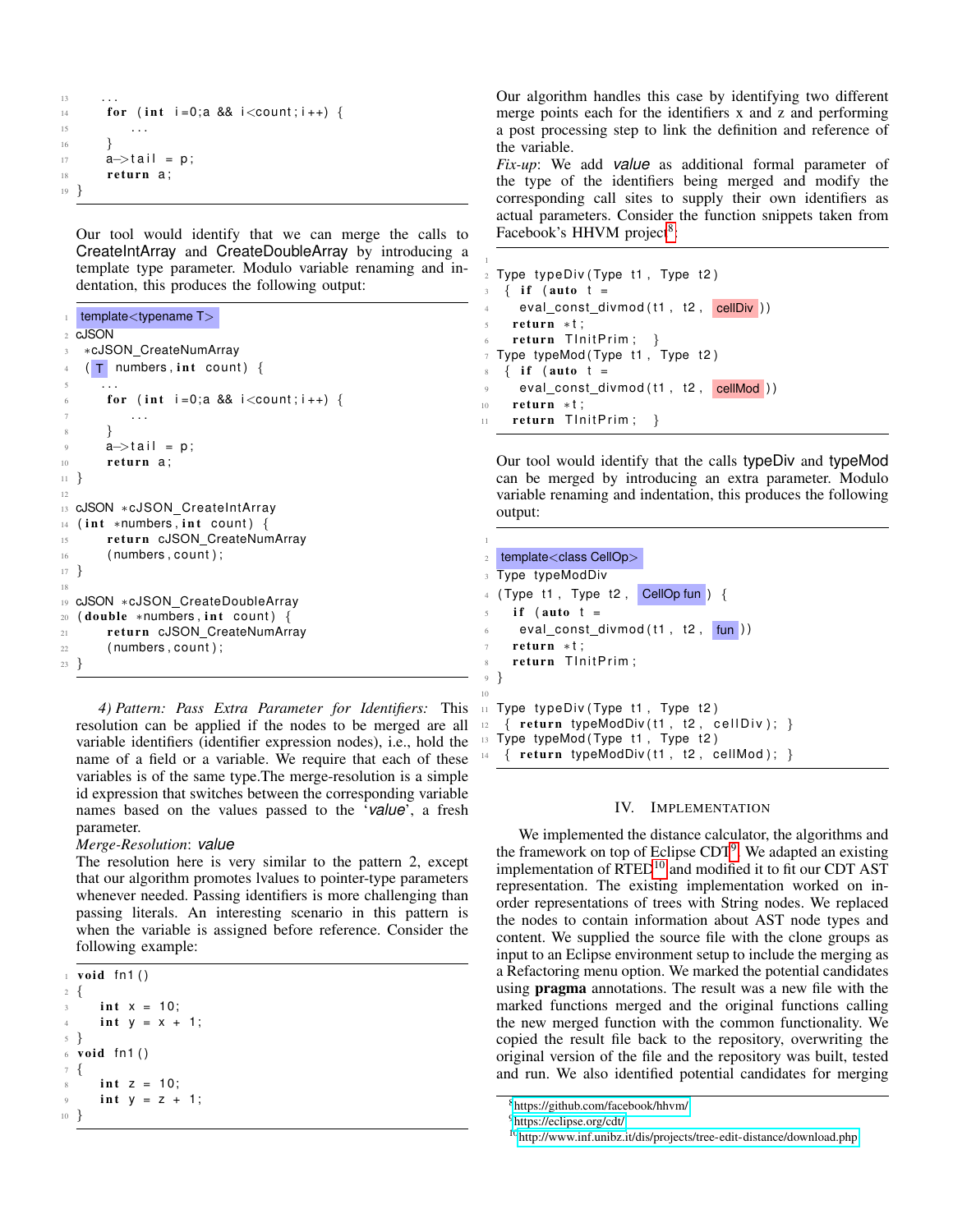using our modified edit distance calculator. We explain the details of the actual identification and the merges in the evaluation sectio[nV.](#page-7-0)

<span id="page-7-0"></span>We have made prototype publicly available $11$ .

#### V. EVALUATION

We evaluated our approach by exploring the following research question:

RQ: Are the abstractions performed by our algorithm of sufficient quality for production level code?

In order to evaluate this question, we first looked for clone group candidates to merge. We explored popular Github repositories, identified potential candidates for merging, and abstracted the identified candidates using our approach. We finally submitted the abstracted code back to the developers through pull requests, to see how many of them were of sufficient quality to be introduced back in their production code. We then performed a total of 18 abstractions of clone groups and sent them as pull requests to trending Github repositories. Table [II](#page-8-1) lists the repositories that we looked at for our evaluation, the URLs of the pull requests, the number of clone groups abstracted per repository, and the status of the pull requests.

#### *A. Identifying and Merging Clone Groups*

The most promising clone group candidates for our approach are those with near-clones. Unfortunately, these are are particularly difficult to find for traditional clone detectors. We therefore used *edit distance* as a metric for identifying potential clone groups. Edit distance is a metric that we can compute with the RTED algorithm (Section [III-A\)](#page-2-1) by simply measuring the length of an edit list.

We started with the repositories in Table [II](#page-8-1) and collected all function/method pairs belonging to the same source file. We then calculated the edit distance of each pair. For each function pair, we first determined the bigger function (by AST node count). We then marked the function pair as a potential clone group code if the number of nodes in the bigger function  $(\#fnBigger)$  was greater than a customisable *threshold*<sub>n</sub> and if the ratio of the edit distance to #*fnBigger* was less than a customisable *threshold*<sub>r</sub>.

We then randomly picked function pairs (potential clone groups) out of the candidates. For each function pair we manually explored other related functions that we also found listed as near-clones. Whenever our developer intuition suggested that these additional functions were similar enough in behaviour and structure, we added them to the clone group, as a developer would do when using our tool in practice. Each clone group contained 2–4 functions. Note that this process was purely for evaluation purposes, as the focus of our work is on merging, and not on clone detection. We then merged the clone groups, used a predetermined resolution pattern for each node type before submitting the pull requests:

We resolved differences in statements using switch statements and an extra parameter specifying the AST statement to branch to (Pattern 1)

- We resolved differences in literal expressions (constants) by passing additional parameters (Pattern 2)
- We resolved differences in type expressions using templates (Pattern 3)
- We resolved differences in identifier expressions using additional parameters (promoted to pointers for LValues), and formal parameters specifying the name or the address of the variable (Pattern 4)

We also performed minor manual changes. These include:

- Providing meaningful names to parameters. Our tool generated random fresh names based on the position of the merge points.
- Adding function prototypes to header files.

The manual changes are standard refactorings that are not central to our approach.

#### *B. Results*

We performed our initial evaluation (Phase 1) using an early version of our merging tool that could perform only merges of pairs of functions and did not support multiple resolution patterns for the same pair. During Phase 1, we ran our distance calculator on the top trending C++ repositories in Github during the month of December 2014, and selected potential clone groups after setting *threshold<sub>r</sub>* to 0.5 and *threshold<sub>n</sub>* to infinity, meaning that we accepted functions of all sizes. We submitted 8 abstractions as pull requests and all but one of the clone group abstractions were rejected or pending. The results of the pull requests highlighted areas of improvement in our first prototype.

TABLE III. PHASE 1 RESULTS

| Submitted   Accepted   Rejected   Pending |  |  |
|-------------------------------------------|--|--|
|                                           |  |  |

We performed our second evaluation (Phase 2) using a complete version of the our merging tool, capable of merging an arbitrary number of functions/methods at the same time. This version also supported resolving multiple merge points with different node types. During Phase 2, we ran our distance calculator on the top trending repositories during the month of February 2015. We set *threshold<sub>r</sub>* to 0.15 and *threshold<sub>n</sub>* to 100. We changed the thresholds building on experience from Phase 1 in order to focus on clone groups that would save more lines of code when abstracted. The thresholds were thus set to very strict numbers, meaning the clones were very similar to each other and tied to methods of substantial sizes. We then submitted 10 abstractions as pull requests, summarised in the table below, and found that all of them were accepted, except for one:

TABLE IV. PHASE 2 RESULTS

| <b>Submitted</b> Accepted Rejected Pending |  |  |
|--------------------------------------------|--|--|
|                                            |  |  |

<span id="page-7-1"></span><sup>11</sup><http://sepl.cs.uni-frankfurt.de/copy-paste.html>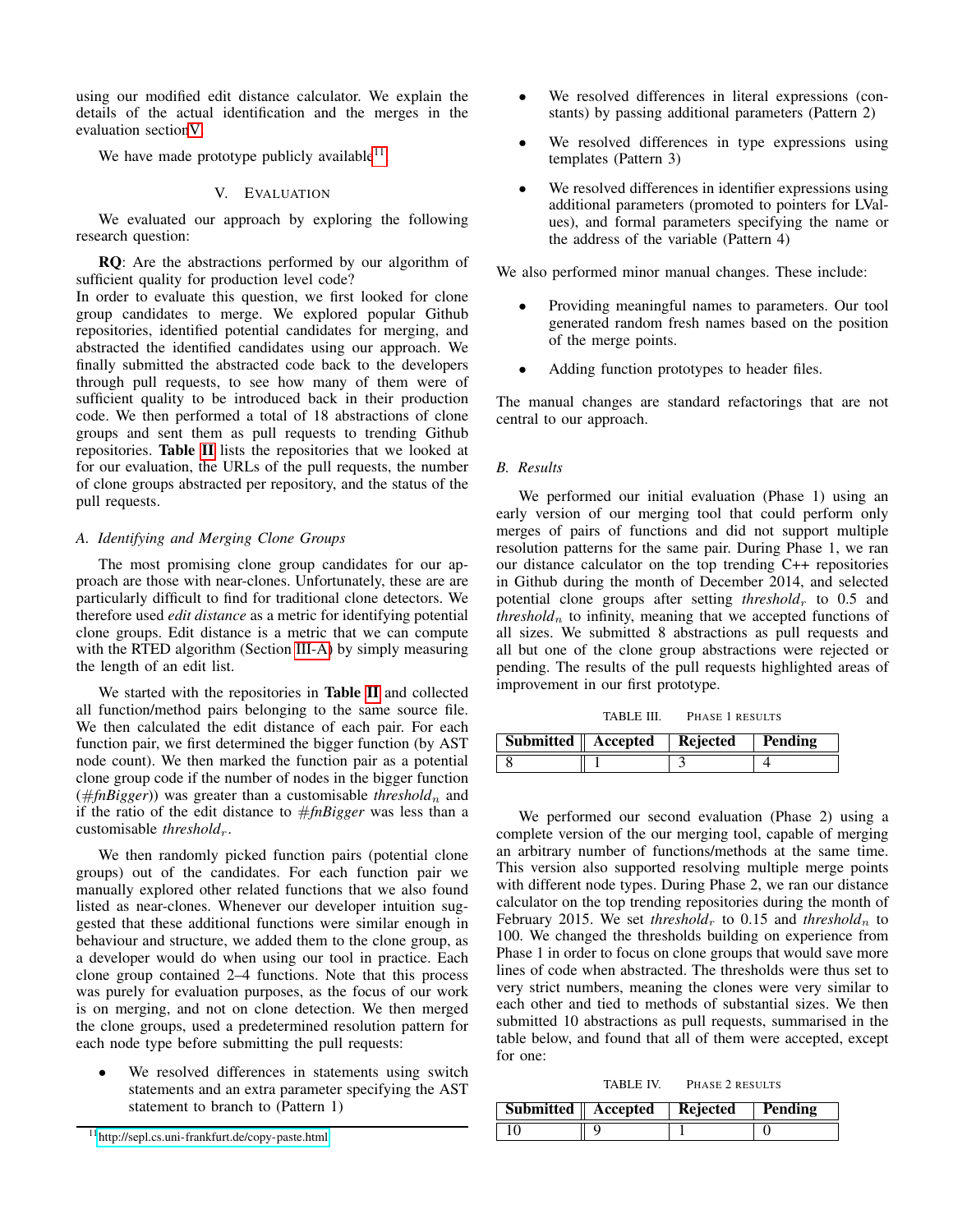<span id="page-8-1"></span>TABLE II. REPOSITORIES WITH THEIR PULL REQUEST URLS. EACH CLONE GROUP REPRESENTS ONE ABSTRACTION. WE ENCOURAGE READERS WHO CHOOSE TO LOOK AT THE PULL REQUESTS TO GO THROUGH THE COMMENTS. WHILE SOME OF THE PULL REQUESTS DON'T EXPLICITLY HAVE THEIR STATUS LISTED AS 'MERGED', AS WITH THE ORACLEDB AND THE MONGODB REPOSITORIES, THE CODES HAVE ACTUALLY BEEN MERGED, AS INDICATED BY MAINTAINER COMMENTS.

| <b>Repository</b>       | <b>Phase</b>   | Clone          | <b>Status</b>            | <b>URL</b>                                                                                                                     |
|-------------------------|----------------|----------------|--------------------------|--------------------------------------------------------------------------------------------------------------------------------|
|                         |                | Groups         |                          |                                                                                                                                |
| oracle/node-oracledb    | 2              | 3              | Accepted                 | https://github.com/oracle/node-oracledb/pull/28<br>$\bullet$                                                                   |
| mongodb/mongo           | $\overline{2}$ | $\overline{c}$ | Accepted                 | https://github.com/mongodb/mongo/pull/927<br>$\bullet$<br>https://github.com/mongodb/mongo/pull/928<br>$\bullet$               |
| rethinkdb/rethinkdb     | 2              | $\overline{c}$ | Accepted                 | https://github.com/rethinkdb/rethinkdb/pull/3820<br>$\bullet$<br>https://github.com/rethinkdb/rethinkdb/pull/3818<br>$\bullet$ |
| $\cos 2d / \cos 2d - x$ | 2              | 2              | Accepted                 | https://github.com/cocos2d/cocos2d-x/pull/10539<br>$\bullet$<br>https://github.com/cocos2d/cocos2d-x/pull/10546<br>$\bullet$   |
| ideawu/ssdb             | 2              | 1              | Rejected                 | https://github.com/ideawu/ssdb/pull/609<br>$\bullet$                                                                           |
| facebook/rocksdb        |                |                | Pending                  | https://github.com/facebook/rocksdb/pull/440/<br>$\bullet$                                                                     |
| openexr/openexr         |                | 3              | Pending                  | https://github.com/openexr/openexr/pull/147<br>$\bullet$                                                                       |
| facebook/hhvm           |                |                | Rejected                 | https://github.com/facebook/hhvm/pull/4490<br>$\bullet$                                                                        |
| google/protobuf         |                | $\overline{c}$ | 1 Accepted<br>1 Rejected | https://github.com/google/protobuf/pull/128/<br>$\bullet$<br>https://github.com/google/protobuf/pull/126                       |
| SFTtech/openage         |                |                | Rejected                 | https://github.com/SFTtech/openage/pull/176                                                                                    |

We conclude that the repository maintainers found our code to be of sufficient quality (including readability and maintainability) for inclusion. Specifically, we observed no negative comments regarding readability in any of the comments that we received.

# *C. Analysis of Rejected and Pending Results*

We present the results of the pending and rejected pull requests summarised in Table [II](#page-8-1) and provide our analysis on the same.

*1) Pending results:* Below, we note feedback to pull requests that were neither accepted nor rejected. Let us first discuss the pending pull request from RocksDB. The exact comment from the head maintainer of the project was:

*Great stuff, now its only one commit (after the squash)! Waiting for OK from @anon1 or @anon2 (since they maintain this code) before merging.*

We interpret that the pull request was met with positive review. We did check with the maintainers of the repository to no avail. We suspect that developers have many tasks and only one of them is attending to pull requests; our patch may not be their top priority.

The other pending pull request was from the OpenExr repository. The request merged 3 clone groups at once, and received a mixture of responses. One maintainer requested an explanation of the advantages. Another maintainer expressed scepticism over the performance overhead of such an abstraction, as it was a low level function. A third maintainer requested a unit test of the introduced abstraction before a merge. We could not satisfy these requests due to a lack of understanding of the semantics of the functions we had merged. All these activities took place over a 3 month period.

*2) Rejected results:* Of the five rejected clone group abstractions, four were rejected because the maintainers felt that not enough lines were saved. We did not receive an explanation for the remaining rejected clone group abstraction for the ideawu/ssdb repository.

### VI. RELATED WORK

<span id="page-8-0"></span>Our work is inspired by existing work on clone detection: Lague et al. [\[2\]](#page-9-0) find that between  $6.4\%$  and  $7.5\%$  of the source code in different versions of a large, mature code base are clones. They only count clones that are exact copies (Type-1 clones, in the terminology of Koschke et al. [\[11\]](#page-10-1)), or copies modulo alpha-renaming (Type-2 clones). Baxter et al. [\[1\]](#page-9-1) report even higher numbers, sometimes exceeding 25%, on different code bases and with a different technique for clone detection that also counts near miss clones (or Type-3 clones), which are substantially related pieces of software in which small parts of the AST subtree may differ. We consider the prevalence of such near miss clones to be strong indicators that copy-paste-modify is a wide-spread development methodology.

Other related work on clone detection focuses on detecting clones and near-clones to identify faults [\[9\]](#page-10-3) and enable refactoring [\[3\]](#page-9-4). Similar to CCFinder/Gemini [\[3\]](#page-9-4), our tool specifically looks for near-clones to merge; however, our focus is not on detecting near-clones in unknown code, but rather on merging *deliberate* and *known* clones. As our evaluation shows, our approach is effective on general clones.

The other closely related work is refactoring [\[6\]](#page-9-5). As in prior work, we break our transformations into individual, atomic components [\[14\]](#page-10-4), [\[16\]](#page-10-5), namely merges (which may be nested and require individual interaction) and fixups for existing code to use the refactored code.

Other work on clone management include tracking tools like CloneBoard [\[4\]](#page-9-6) and Clone tracker [\[5\]](#page-9-7). While CloneBoard provides the ability to organise clones and to some extent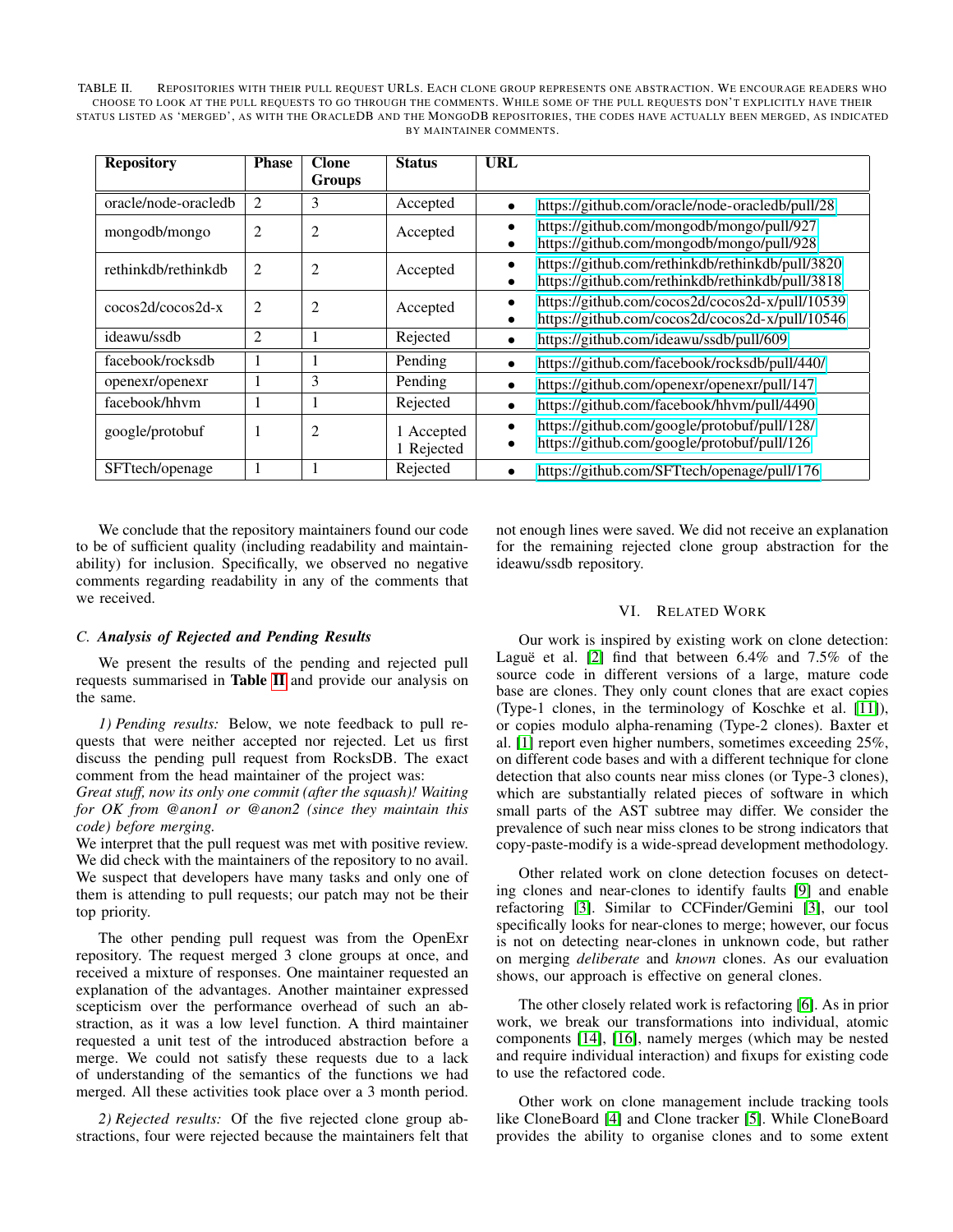suggest the types of clones and possible resolution mechanisms, clone board lacks the ability to actually perform an abstraction and merge clones into a common functionality. Another approach to handling clones is linked editing [\[18\]](#page-10-7). Linked editing, unlike our approach, maintains the clones as they are, but allows editing of multiple clones simultaneously. This has the advantage of preserving code 'as is', but the disadvantage of requiring continued tool usage for future evolution. Linked editing shares our view that copy-pastemodify is an effective way to evolve software, but disagrees on how clones should be managed; it is an open question which of the two approaches is more effective for long-term software maintenance.

Perhaps the most closely related clone management approach to our algorithm is Cedar [\[17\]](#page-10-8), which targets Java and relies on Eclipse refactorings for abstraction. Unlike our approach, Cedar is limited to Type-2 clones. To the best of our knowledge, ours is the only work to support merging the common Type-3 clones (inexact clones) in a wide variety of cases. As Roy et al. [\[15\]](#page-10-9) note, Type-3 clones are particularly common and frequently evolve out of Type-1 and 2 clones.

While our work ignores the C preprocessor [\[12\]](#page-10-10) in C++, there is prior work on supporting the C preprocessor in C [\[7\]](#page-9-8). This work could be adapted to C++ to enable our system to support preprocessor-based abstraction patterns.

#### VII. CONCLUSIONS

<span id="page-9-2"></span>Managing code clones is a significant problem, given the amount of copied and pasted production level code. This suggests that developers find re-use through code clones useful in practice, even when they know that re-use through manual abstraction would yield superior and more maintainable code; we find this confirmed both by prior work and by an informal poll that we conducted among C++ developers. We propose to close the gap between re-use through copy-paste based clones and abstraction through semi-automatic refactoring. We have implemented a prototype of a suitable refactoring tool that identifies parts of clones that can be merged, and proposes suitable resolution patterns to merge them to the user. The user then makes the design decision of how to merge. We have evaluated this approach by implementing a prototype merging tool and applying a select set of resolution patterns to near-clones in popular Github repositories. We submitted the merged code back to the developers via pull requests and observed that the original developers found more than 50% (90% with the most recent version of our tool) of our changes to be desirable, merging them back into their code bases.

#### VIII. APPENDIX: PROGRAMMER POLL

<span id="page-9-3"></span>This appendix summarises our informal poll. We asked five students (Table [V](#page-9-9)) to perform re-use tasks with copy-pastemodify and with manual abstraction; Table [VI](#page-9-10) summarises the amount of time taken to complete the tasks. Whenever one student performed both copy-paste-modify *and* manual abstraction, the student first completed the copy-paste-modify tasks. We later polled students whether they would prefer for the outcome to have been copy-paste-modified code or abstracted code. Four students responded; we summarise their responses for each task in Figure [6](#page-9-11).

<span id="page-9-9"></span>TABLE V. STUDENT EXPERIENCE LEVELS.

|          |                        | $\mathbf{u}$ | . .             |                           |  |  |
|----------|------------------------|--------------|-----------------|---------------------------|--|--|
| oerience | $\mathbf{H}$<br>-<br>∸ |              | ---<br><b>.</b> | ×,<br>$-7.44$<br><b>.</b> |  |  |

<span id="page-9-10"></span>TABLE VI. AMOUNT OF TIME USED FOR EXTENDING FUNCTIONALITY.

| <b>Task</b> | #1 |   | #2 | #3 |            |   | #4 |  | #5 |  |
|-------------|----|---|----|----|------------|---|----|--|----|--|
|             | А  |   | A  |    |            | C | А  |  |    |  |
|             |    |   |    |    | <b>DNF</b> |   |    |  |    |  |
| 2           |    |   |    |    | 55         |   |    |  |    |  |
| 3           |    | 6 | 18 |    | 30         |   | 16 |  |    |  |
|             |    | 3 | 4  |    | <b>DNS</b> |   | 16 |  |    |  |
|             |    |   | 25 |    | <b>DNS</b> |   |    |  |    |  |

DNF- Did not Finish

DNS- Did not Start

A - Abstraction

C - Copy-Paste



<span id="page-9-11"></span>Fig. 6. Preferred results after extending functionality. Out of the 20 answers we received, 3 were undetermined, 5 preferred copy-pasted code, and 12 preferred abstracted code.

#### **REFERENCES**

- <span id="page-9-1"></span>[1] Ira D. Baxter, Andrew Yahin, Leonardo Moura, Marcelo Sant'Anna, and Lorraine Bier. Clone detection using abstract syntax trees. In *Proceedings of the International Conference on Software Maintenance*, ICSM '98, pages 368–, Washington, DC, USA, 1998. IEEE Computer Society.
- <span id="page-9-0"></span>[2] Bruno Laguë, Daniel Proulx, Ettore M. Merlo, Jean Mayrand, and John Hudepohl. Assessing the benefits of incorporating function clone detection in a development process. In *Proc. Int'l Conf. Software Maintenance (ICSM)*, pages 314–321. IEEE Computer Society Press, 1997.
- <span id="page-9-4"></span>[3] Eunjong Choi, Norihiro Yoshida, Takashi Ishio, Katsuro Inoue, and Tateki Sano. Extracting code clones for refactoring using combinations of clone metrics. In *Proceedings of the 5th International Workshop on Software Clones*, IWSC '11, pages 7–13, New York, NY, USA, 2011. ACM.
- <span id="page-9-6"></span>[4] M. de Wit, A. Zaidman, and A. van Deursen. Managing code clones using dynamic change tracking and resolution. ICSM 2009.
- <span id="page-9-7"></span>[5] E. Duala-Ekoko and M. P. Robillard. Clonetracker: Tool support for code clone management. ICSM 2008.
- <span id="page-9-5"></span>[6] Martin Fowler, Kent Beck, John Brant, William Opdyke, and Don Roberts. *Refactoring: Improving the Design of Existing Code*. Addison-Wesley, 1999.
- <span id="page-9-8"></span>[7] Paul Gazzillo and Robert Grimm. SuperC: Parsing all of C by taming the Preprocessor. *SIGPLAN Not.*, 47(6):323–334, June 2012.